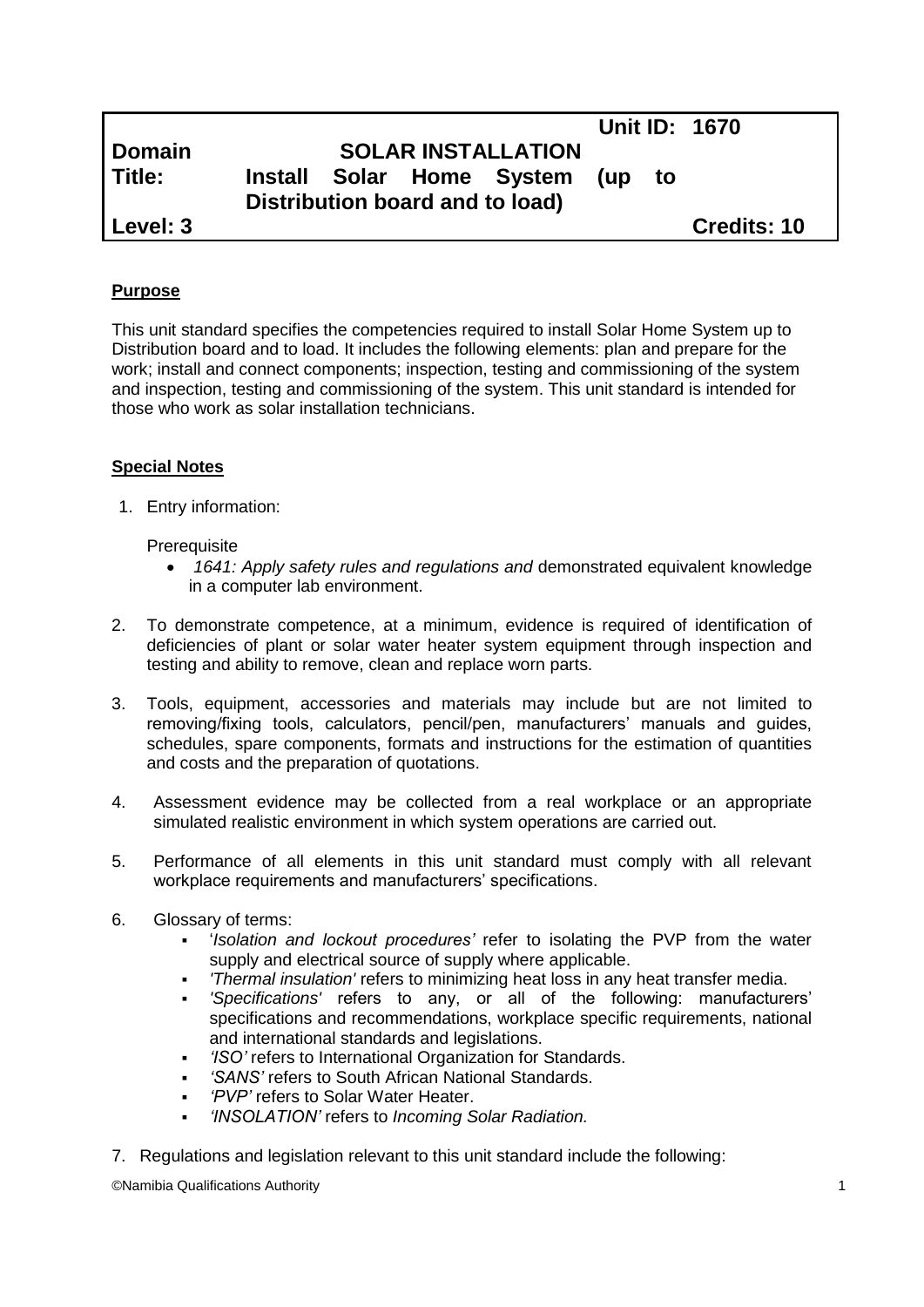- Labour Act No. 11 of 2007.
- Petroleum Products and Energy Amendment Act No. 2 of 2005.
- National Energy Fund Act of 2000.
- Gas Act (Draft 2b).
- Occupational Health and Safety Regulations No. 18, 1997 and all subsequent amendments.
- ISO 14001 (Environmental Management Standard)and all subsequent amendments to any of the above.

# **Quality Assurance Requirements**

This unit standard and others within this subfield may be awarded by institutions which meet the accreditation requirements set by the Namibia Qualifications Authority and the Namibia Training Authority and which comply with the national assessment and moderation requirements. Details of specific accreditation requirements and the national assessment arrangements are available from the Namibia Qualifications Authority on [www.namqa.org](http://www.namqa.org/) and the Namibia Training Authority on [www.nta.com.na.](http://www.nta.com.na/)

# **Elements and Performance Criteria**

### **Element 1: Plan and prepare for the work**

## **Performance criteria**

- 1.1 Importance of site visits and assessment are discussed.
- 1.2 Appropriate tools and materials used in both site visit and installation are identified.
- 1.3 Strategy for locating mounting points of main components is explained.
- 1.4 Safety requirements for an installation are discussed.
- 1.5 Installation plan including general layout of the system are developed and explained.

### **Element 2: Install and connect components**

### **Performance criteria**

- 2.1 Skills to use and follow installation drawings are demonstrated.
- 2.2 Installation procedures are discussed and explained.
- 2.3 Importance of earth and connection of earth to the system is explained.
- 2.4 Connecting components using appropriate tools and wiring demonstrated.

### **Element 3: Inspection, testing and commissioning of the system**

#### **Performance criteria**

©Namibia Qualifications Authority 2